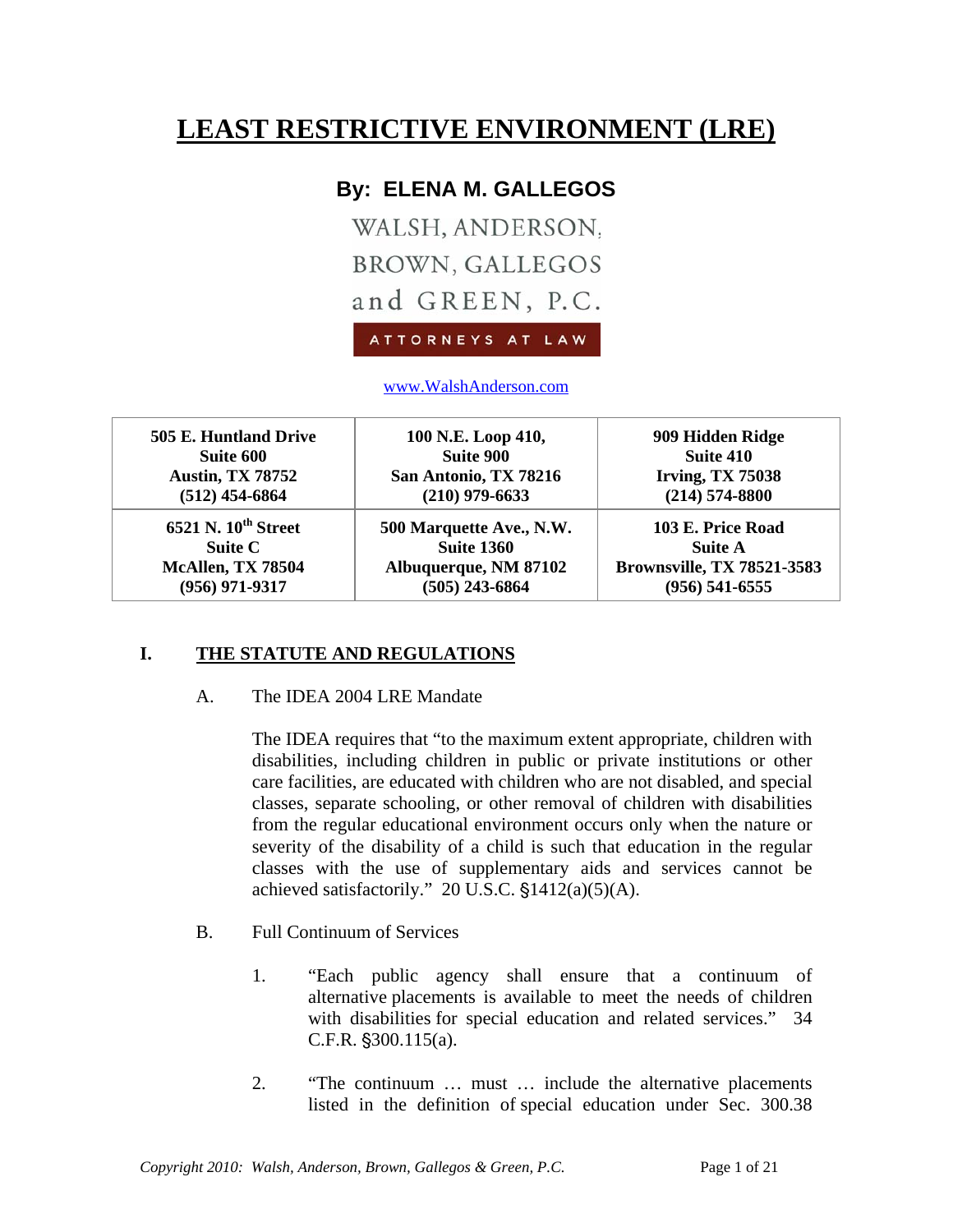(instruction in regular classes, special classes, special schools, home instruction, and instruction in hospitals and institutions)." 34  $C.F.R.$   $§300.115(b)(1)$ .

- 3. "The continuum … must … make provision for supplementary services (such as resource room or itinerant instruction) to be provided in conjunction with regular class placement. 34 C.F.R.  $$300.115(b)(2)$ .
- C. Making the Determination
	- 1. "In determining the educational placement of a child with a disability, including a preschool child with a disability, each public agency must ensure that … the placement decision is based on the child's IEP." 34 C.F.R. §300.116(b)(2).
	- 2. "In determining the educational placement of a child with a disability, including a preschool child with a disability, each public agency must ensure that … in selecting the LRE, consideration is given to any potential harmful effect on the child or on the quality of services that he or she needs.  $34$  C.F.R.  $\S 300.116(d)$ .
	- 3. "In determining the educational placement of a child with a disability, including a preschool child with a disability, each public agency must ensure that … a child with a disability is not removed from education in age-appropriate regular classrooms solely because of needed modifications in the general curriculum." 34  $C.F.R.$   $$300.116(e).$
	- 4. "As used in this part, the term individualized education program or IEP means a written statement for each child with a disability … that must include ... a statement of the special education and related services and supplementary aids and services, based on peer-reviewed research to the extent practicable, to be provided to the child, or on behalf of the child, and a statement of the program modifications or supports for school personnel that will be provided for the child—
		- (i) To advance appropriately toward attaining the annual goals;
		- (ii) To be involved in and make progress in the general curriculum in accordance with paragraph (a)(1) of this section, and to participate in extracurricular and other nonacademic activities; and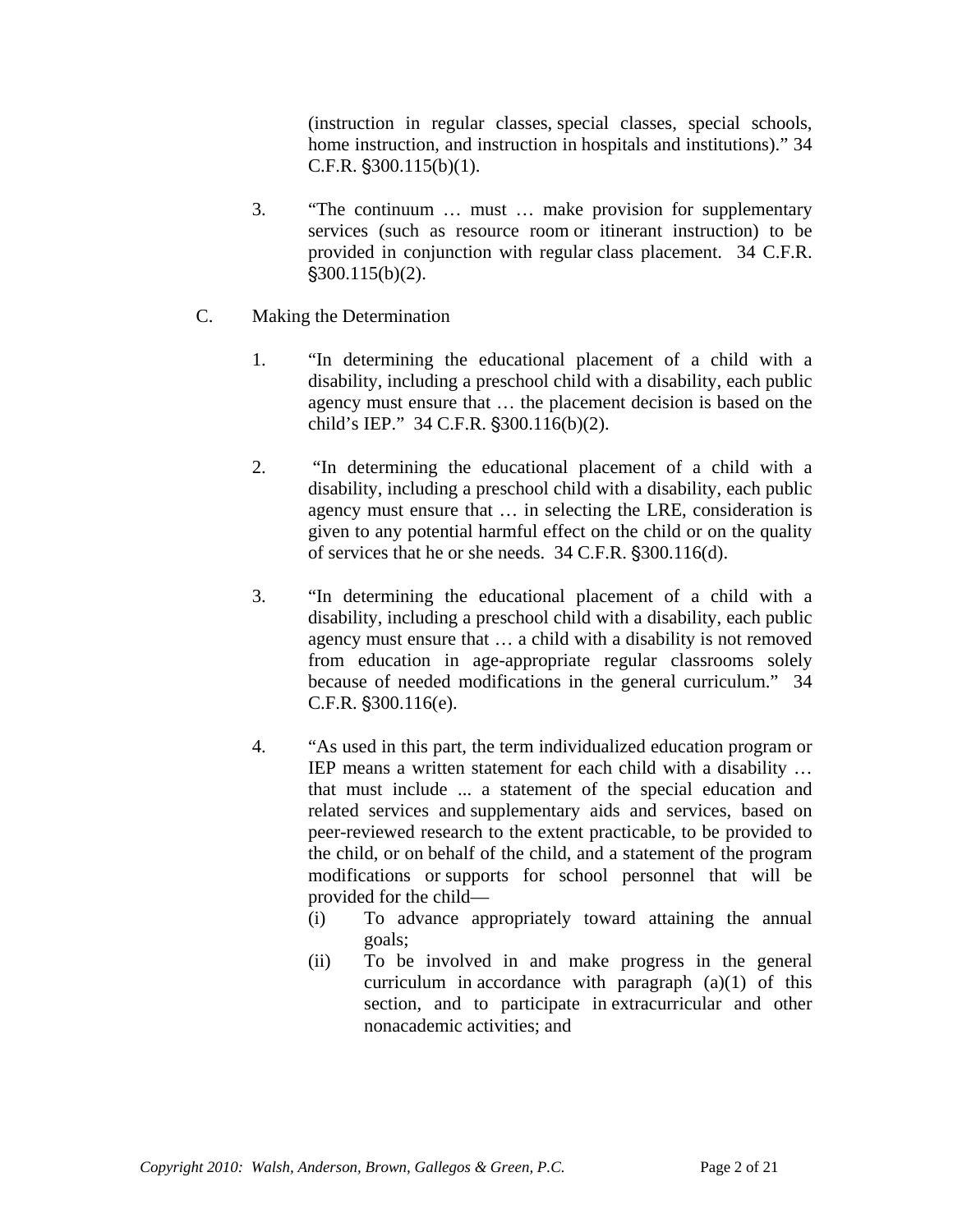- (iii) To be educated and participate with other children with disabilities and nondisabled children in the activities described in this section."  $34$  C.F.R.  $\S 300.320(a)(4)$ .
- D. Ensuring the Right Decision and Justifying the Determination
	- 1. "As used in this part, the term individualized education program or IEP means a written statement for each child with a disability … that must include ... an explanation of the extent, if any, to which the child will not participate with nondisabled children in the regular class and in the activities described in paragraph (a)(4) of this section.  $34$  C.F.R.  $\S 300.320(a)(5)$ .
	- 2. "Each public agency must ensure that … to the maximum extent appropriate, children with disabilities, including children in public or private institutions or other care facilities, are educated with children who are nondisabled."  $34$  C.F.R.  $\S 300.114(a)(2)(i)$ .
	- 3. "Each public agency must ensure that … special classes, separate schooling, or other removal of children with disabilities from the regular educational environment occurs only if the nature or severity of the disability is such that education in regular classes with the use of supplementary aids and services cannot be achieved satisfactorily." 34 C.F.R.  $$300.114(a)(2)(ii)$ .
	- 4. "In providing or arranging for the provision of nonacademic and extracurricular services and activities, including meals, recess periods, and the services and activities set forth in Sec. 300.306, each public agency shall ensure that each child with a disability participates with nondisabled children in those services and activities to the maximum extent appropriate to the needs of that child." 34 C.F.R. §300.553.
	- 5. "Each public agency shall take steps to provide nonacademic and extracurricular services and activities in the manner necessary to afford children with disabilities an equal opportunity for participation in those services and activities." 34 C.F.R.  $$300.306(a).$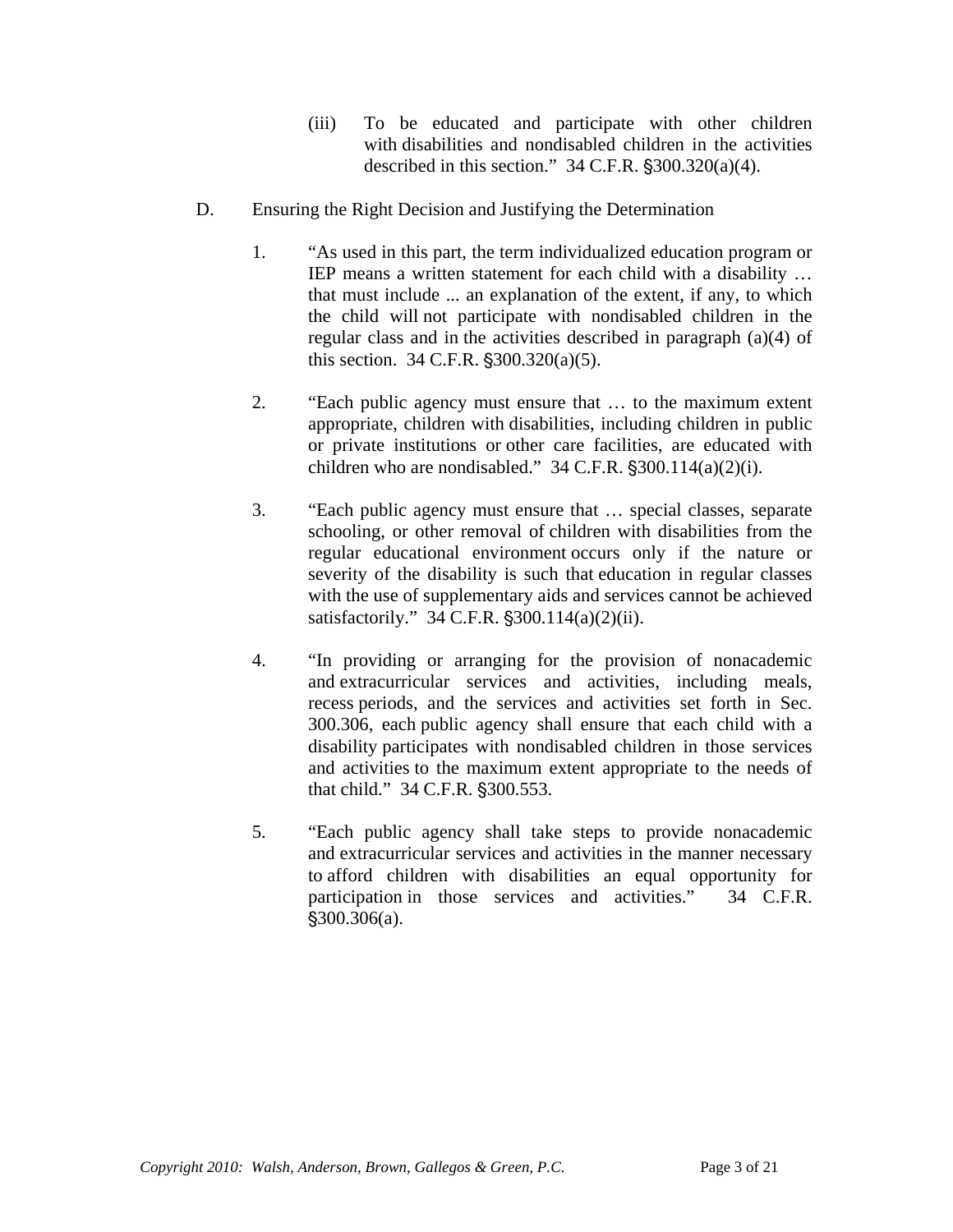## **II. THE LEADING CASES ON LEAST RESTRICTIVE ENVIRONMENT**

A. Sixth Circuit<sup>1</sup>: *Roncker v. Walter*, 700 F.2d 1058 (6th Cir. 1983); *cert. denied,* 464 U.S. 864, 104 S.Ct. 196, 78 L.Ed.2d 171 (1983).

Facts: Neill Roncker is a nine year old severely mentally retarded student. He also suffers from seizures. Due to his level of cognitive functioning, he requires constant supervision to ensure his safety. Neill is not considered dangerous. Following a period of attendance on a campus that allowed for contact with nondisabled students, the school district proposed a placement in an entirely segregated county school. The school district staff believed that this environment would be academically superior for Neill. During the pendency of the dispute, Neill began attending a class for severely retarded students on a regular elementary school campus where he had limited opportunities during lunch, gym, and recess to interact with nondisabled peers. At trial, the parties agreed that Neill should not be instructed in a regular classroom setting. Instead, the dispute was narrowly tailored to the issue of opportunity to have contact with nondisabled peers.

Standard:"In a case where the segregated facility is considered superior, the court should determine whether the services which make that placement superior could be feasibly provided in a non-segregated setting. If they can, the placement in the segregated school would be inappropriate under the Act."

# Factors:

- 1. Did the student make progress in the integrated setting? If the student did not make progress, were there additional services which would have improved his performance?
- 2. Compare the benefits of regular and special education. A segregated placement is appropriate if any marginal benefits received from mainstreaming are far outweighed by the benefits gained from services which could not feasibly be provided in the non-segregated setting.
- 3. Is the student disruptive in the non-segregated setting?
- 4. Cost is a proper factor to consider since excessive spending on one disabled child deprives other disabled children. Cost is no defense if the school district failed to use its funds to provide a proper continuum of alternative placements for disabled children.

<sup>&</sup>lt;sup>1</sup> The Sixth Circuit Court of Appeals includes the states of Kentucky, Michigan, Ohio, and Tennessee.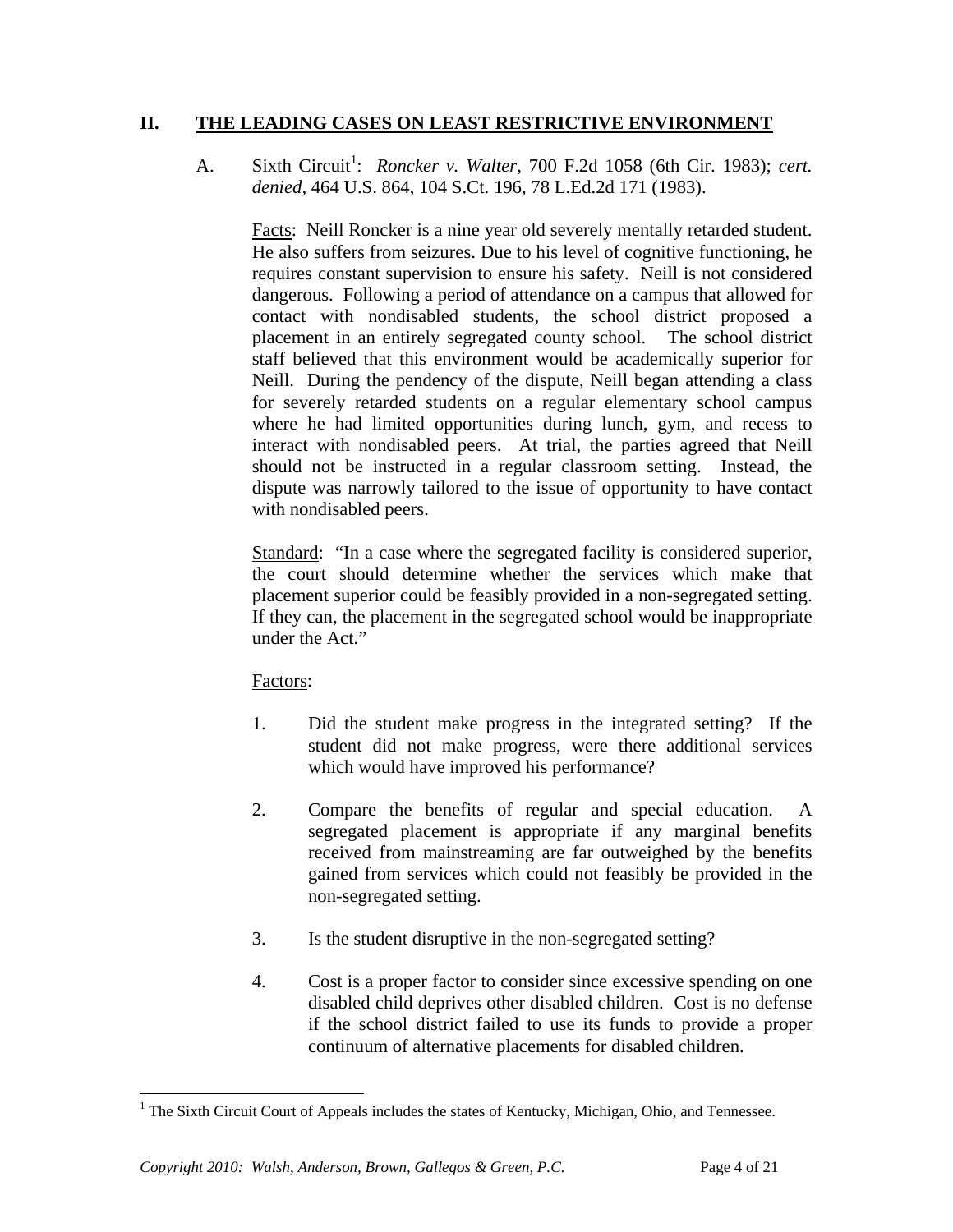Result: Remanded to the district court to apply the above standard.

B. Eighth Circuit<sup>2</sup>: A.W. v. Northwest R-1 School District, 813 F.2d 158 (8<sup>th</sup> Cir. 1987); *cert. denied,* 484 U.S. 847, 108 S.Ct. 144, 98 L.Ed.2d 100 (1987).

Standard:The Eighth Circuit adopted the Sixth Circuit standard in *Roncker*.

C. Fourth Circuit<sup>3</sup>: *DeVries v. Fairfax County School Bd.*, 882 F.2d 876 (4<sup>th</sup>) Cir. 1989).

Facts: Michael is a seventeen year old autistic student. Prior to this dispute, Michael had been attending a private day school for disabled students. His mother sought placement for Michael at his home high school campus. After first recommending continued placement at the private day school, the district recommended a segregated vocational center, thirteen miles from home, and located in a regular high school campus. His mother challenges the recommendation of the school district to place Michael in the vocational center. Both the due process hearing officer and review officer affirmed the school district's recommended placement. The district court affirmed.

Standard: Fourth Circuit adopts Sixth Circuit standard in *Roncker*.

Results: Fourth Circuit upholds placement at Vocational Center, affirms district court's comparison of the two placement options. There was no appropriate peer group academically, socially or vocationally for Michael at his home high school ("Annandale"). Even with an aide to assist him in comprehending and in communicating with teachers and students, the court found that "Michael would simply be monitoring classes" with nonhandicapped students at Annandale." Michael's disability would make it difficult for him to bridge the "disparity in cognitive levels" between him and the other students, he would glean little from the lectures, and his individualized work would be at a much lower level than his classmates. In contrast, the South County Vocational Center, located within a public high school, would provide a structured program with the one-to-one instruction that Michael requires, including appropriate instruction in academic subjects, vocational and social skills, community-based work experiences, and access to all the programs and facilities of the public high school.

 $2^2$  The Eighth Circuit Court of Appeals includes the states of Arkansas, Iowa, Minnesota, Missouri, Nebraska, North Dakota, and South Dakota.

<sup>&</sup>lt;sup>3</sup> The Fourth Circuit Court of Appeals includes the states of Maryland, North Carolina, Virginia, Washington D.C., West Virginia, and South Carolina.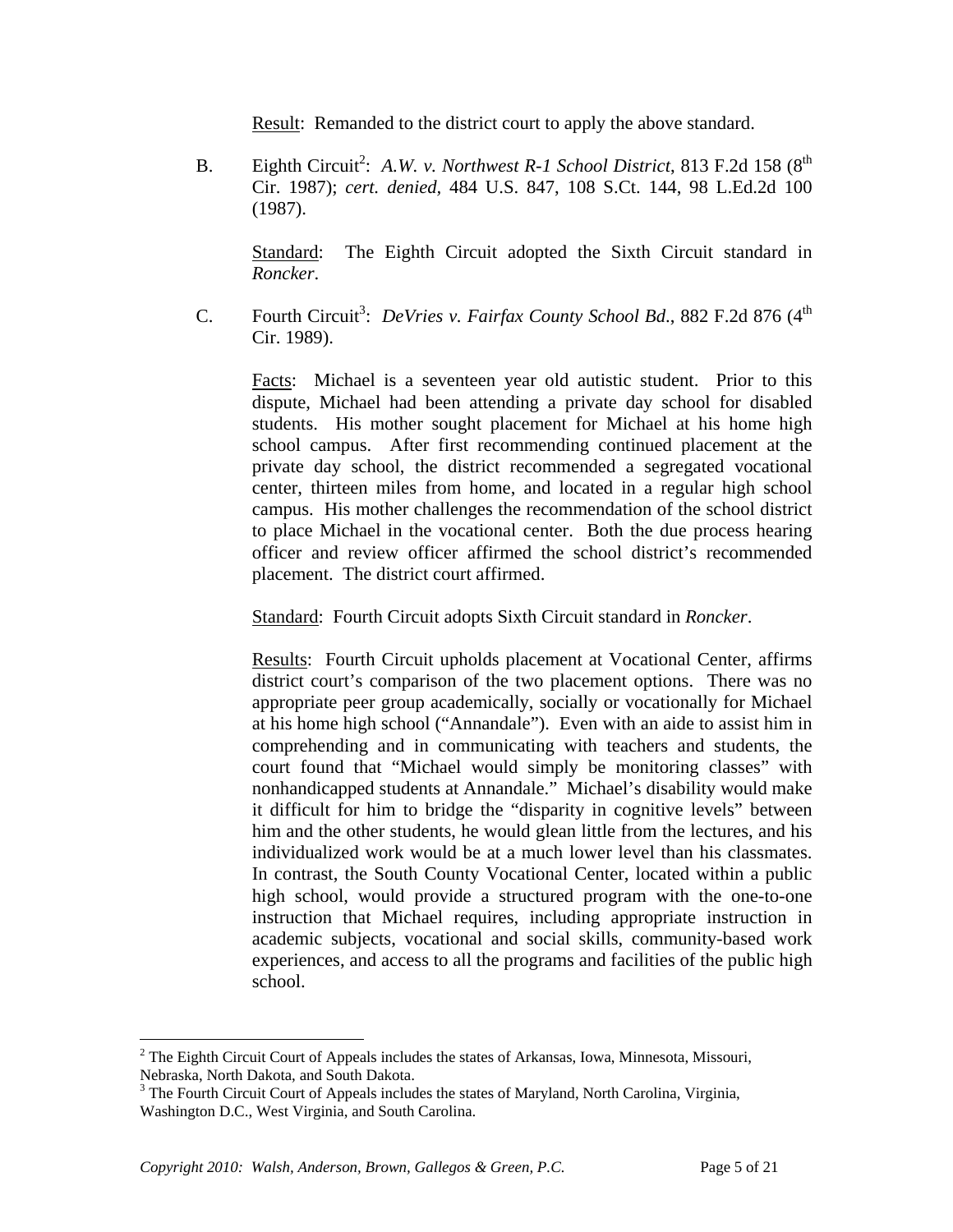# D. Fifth Circuit<sup>4</sup>: *Daniel R.R. v. SBOE*, 874 F.2d 1036 (5th Cir. 1989).

Facts: Daniel R. was a child with mental retardation and a speech impairment. In 1985, his parents enrolled him in the district's half-day special education Early Childhood Program. Before the next year began, his mother requested placement for him in a half-day regular education pre-kindergarten class so he could interact with children without disabilities. The district agreed to enroll Daniel in the half-day prekindergarten class as well as the half-day Early Childhood class. However, Daniel required "constant, individual attention" from the regular education teacher and aide in order to participate in the pre-kindergarten class, and he was unable to master any of the skills taught as part of the regular curriculum. In November, the ARD committee proposed a revised IEP under which Daniel would attend only the special education class while interacting with nonhandicapped children at recess and at lunch. Daniel's parents challenged this decision in a due process hearing, but the school district prevailed there and in federal court. The Fifth Circuit affirmed, and in doing so it established a standard along with five factors to consider when determining LRE.

### Standard (Two-Part Test):

- 1. Ask whether education in the regular classroom, with the use of supplemental aids and services, can be achieved satisfactorily.
- 2. If the answer is "no," and the school intends to provide special education or to remove the child from regular education, ask whether the school has mainstreamed the child to the maximum extent appropriate

# Factors to consider:

1. Has the district taken steps to accommodate the child with disabilities in regular education?

> "The Act requires states to provide supplementary aids and services and to modify the regular education program when they mainstream handicapped children."

> "If the state has made no effort to take such accommodating steps, our inquiry ends, for the state is in violation of the Act's express mandate to supplement and modify regular education."

<sup>&</sup>lt;sup>4</sup> The Fifth Circuit Court of Appeals includes the states of Louisiana, Mississippi, and Texas.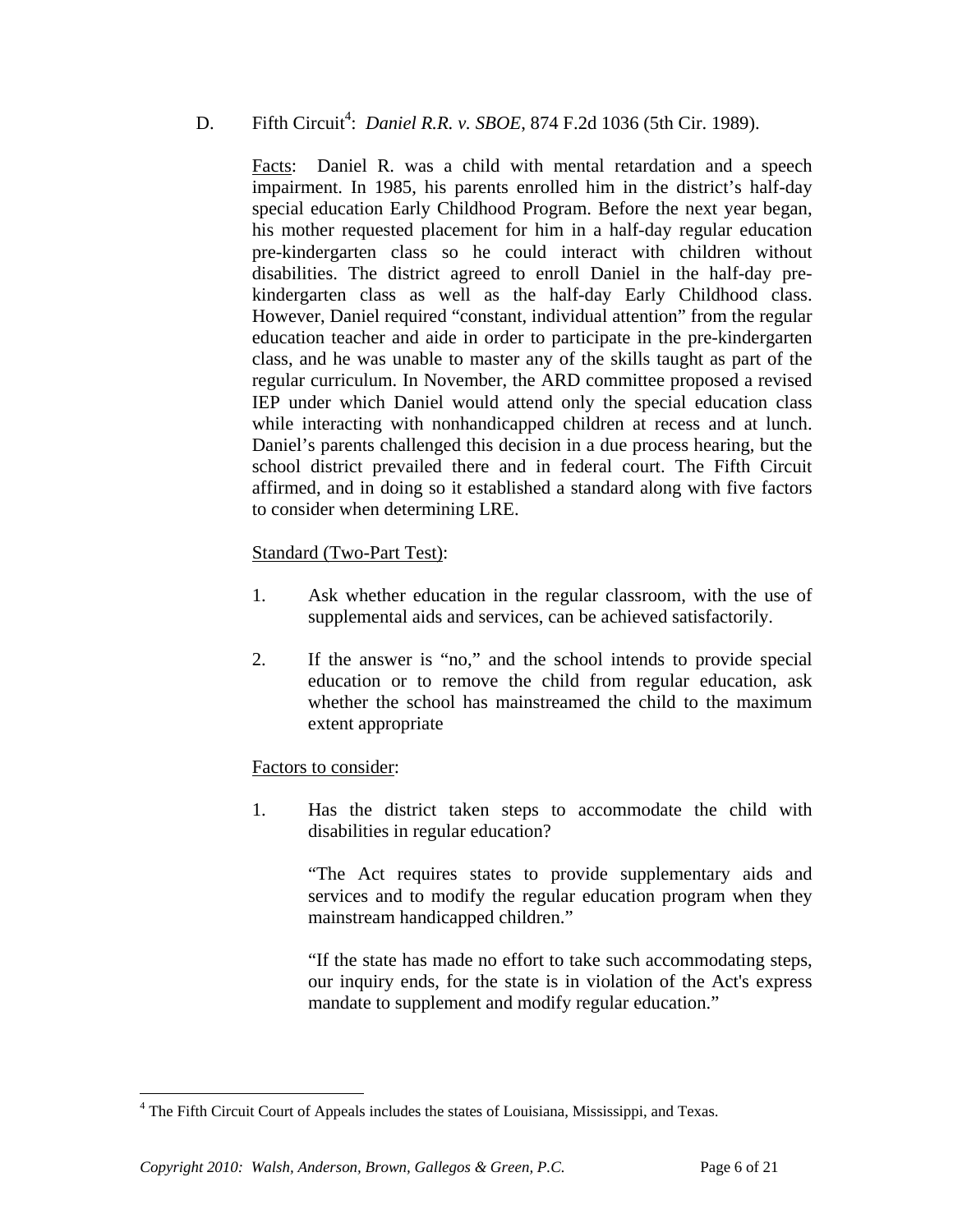2. Were these efforts sufficient or token?

"The Act does not permit states to make mere token gestures to accommodate handicapped students; its requirement for modifying and supplementing regular education is broad."

"Although broad, the requirement is not limitless. States need not provide every conceivable supplementary aid or service to assist the child."

"[T]he Act does not require regular education instructors to devote all or most of their time to one handicapped child or to modify the regular education program beyond recognition."

3. Will the child receive an educational benefit from regular education?

"This inquiry necessarily will focus on the student's ability to grasp the essential elements of the regular education curriculum."

"We reiterate, however, that academic achievement is not the only purpose of mainstreaming. Integrating a handicapped child into a nonhandicapped environment may be beneficial in and of itself. Thus, our inquiry must extend beyond the educational benefits that the child may receive in regular education."

4. What will be the child's overall educational experience in the mainstreamed environment, balancing the benefits of regular and special education?

> "[T]he benefit that the child receives from mainstreaming may tip the balance in favor of mainstreaming, even if the child cannot flourish academically."

> "On the other hand, placing a child in regular education may be detrimental to the child."

5. What effect does the disabled child's presence have on the regular classroom environment?

> "Where a handicapped child is so disruptive in a regular classroom that the education of other students is significantly impaired, the needs of the handicapped child cannot be met in that environment. Therefore regular placement would not be appropriate to his or her needs."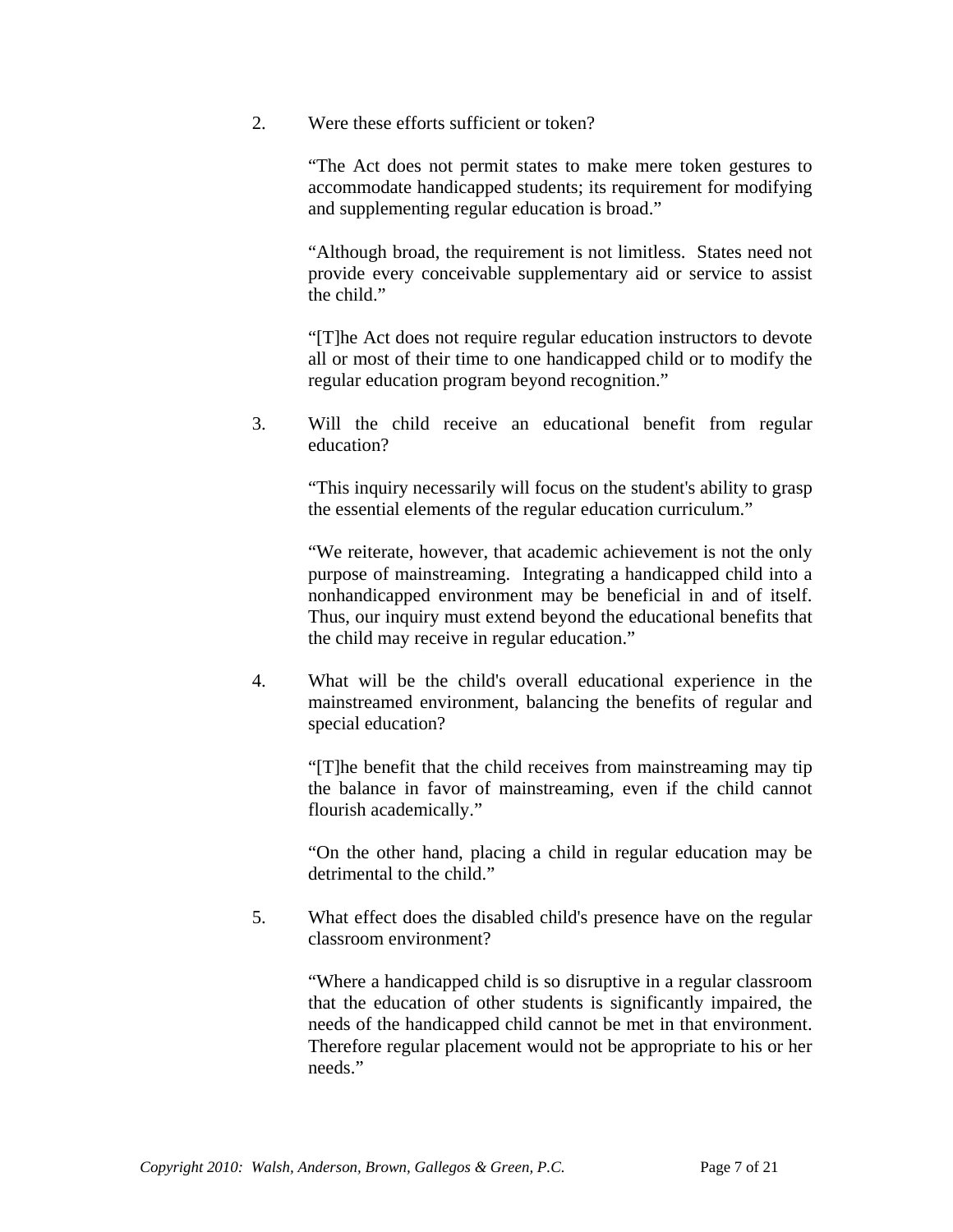"[T]he child may require so much of the instructor's attention that the instructor will have to ignore the other student's needs in order to tend to the handicapped child."

"The Act and its regulations mandate that the school provide supplementary aids and services in the regular education classroom. A teaching assistant or an aide may minimize the burden on the teacher. If, however, the handicapped child requires so much of the teacher or the aide's time that the rest of the class suffers, then the balance will tip in favor of placing the child in special education."

E. Eleventh Circuit<sup>5</sup>: Greer v. Rose City School District, 950 F.2d 688 (11th Cir. 1991); *withdrawn on other grounds*, 956 F.2d 1025; *reinstated* p*er curiam* 967 F.2d 470, (11th Cir. 1992).

Facts: Christy is a child with Down's syndrome. Her parents first tried to enroll her in her regular elementary school when she was five years old, but refused to consent to having her evaluated. After the school district insisted that she be evaluated, her parents declined to enroll her. Two years later they again attempted to enroll her without agreeing to an evaluation. The school district requested a due process hearing, and obtained an order granting an evaluation. During the pendency of the due process hearing and evaluation, Christy was enrolled in a regular Kindergarten class on her home campus of the school district. Her evaluation revealed that she functioned in the moderately mentally handicapped range with significant deficits in language and articulation.

Following the evaluation, the IEP team met to design a program for Christy. The district proposed placement in a self-contained classroom with speech therapy at an elementary school other than her home campus. Christy's parents requested that she remain in the regular kindergarten classroom of her home campus with the supplementation of speech therapy. The parents presented an IEE in support of regular classroom placement. After considering the IEE, the school district did not alter its proposal. The Court found it "significant that neither the transcripts and minutes of the placement committee meetings nor the proposed IEP indicate that school officials considered any options other than the two extremes presented by the parties, that is, the school district's proposal for instruction in a self-contained class and the parents' proposal for instruction in a regular class supplemented only by speech therapy." Due to the stay-put provision, Christy remained in regular education during the pendency of the proceedings. Additional evidence before the district court revealed that Christy was making progress in regular education even without supplementary aids and services.

 $<sup>5</sup>$  The Eleventh Circuit Court of Appeals includes the states of Alabama, Florida, and Georgia.</sup>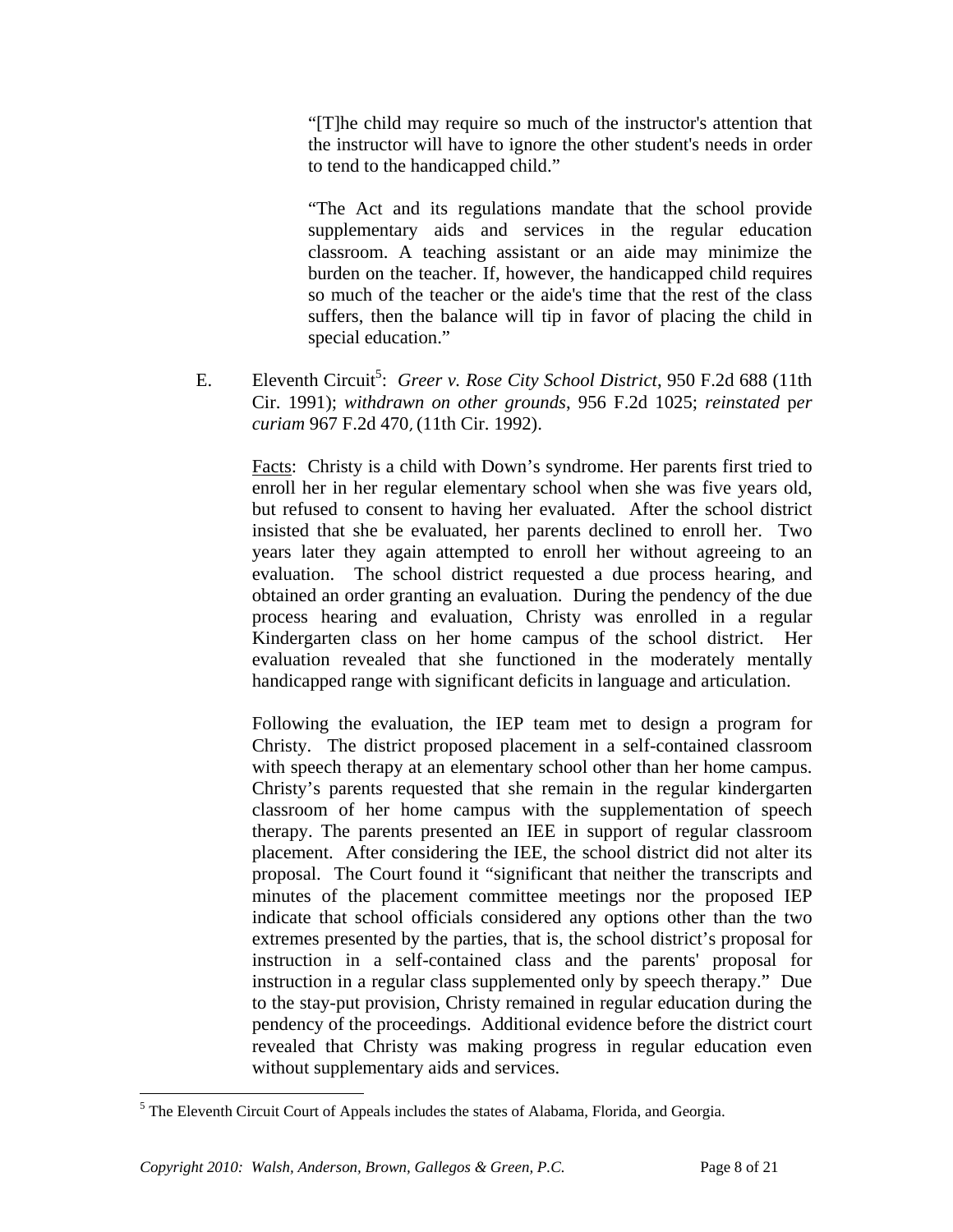Standard: The Eleventh Circuit adopts the Fifth Circuit standard in *Daniel R.R*.

Result: School district loses. During the IEP development, the full range of supplemental aids and services in the regular class was not discussed or considered. The full range of supplemental aids and services does not include the provision of a full-time teacher for a disabled child even if this would permit the child to be satisfactorily educated in a regular class. The consideration of supplemental aids and services should be shared with the child's parents at the IEP meeting. The court will not consider after-thefact justifications for a predetermined placement.

F. Third Circuit<sup>6</sup>: *Oberti v. Board of Educ of Borough of Clementon Sch Dist*, 995 F.2d 1204 (3rd Cir. 1993).

Facts:Rafael is an eight year old child with Down's syndrome. After a one year placement half-day in a regular pre-kindergarten class and halfday in a special education class on another campus, the school district recommended that Rafael be placed in a segregated self-contained classroom located in a different school district. Although Rafael made social and academic gains in his pre-kindergarten classroom, he "experienced a number of serious behavioral problems there, including repeated toileting accidents, temper tantrums, crawling and hiding under furniture, and touching, hitting and spitting on other children. On several occasions Rafael struck at and hit the teacher and the teacher's aide." The parents disagreed with the school district's proposal. Instead, they requested a regular kindergarten placement on Rafael's home campus.

Through mediation, the parties agreed to full-time placement in a special education classroom on a different campus, with the promise that the school district would consider mainstreaming opportunities and transition to a regular classroom placement on Rafael's home campus sometime in the future. Rafael continued in the agreed upon special education classroom. A half a year passed, and the school district still had not initiated any mainstreaming or meaningful contacts with nondisabled students. "Rafael's class went to the lunchroom and assemblies with nondisabled children, but he and his classmates had no opportunity to socialize with the other children. Rafael did not participate in any classes, such as art, music, or physical education, with nondisabled children." The parents again requested a due process hearing. The hearing officer upheld the school district's self-contained placement, finding that Rafael was not ready for mainstreaming. The district court reversed.

<sup>&</sup>lt;sup>6</sup> The Third Circuit Court of Appeals includes the states of Delaware, New Jersey, and Pennsylvania.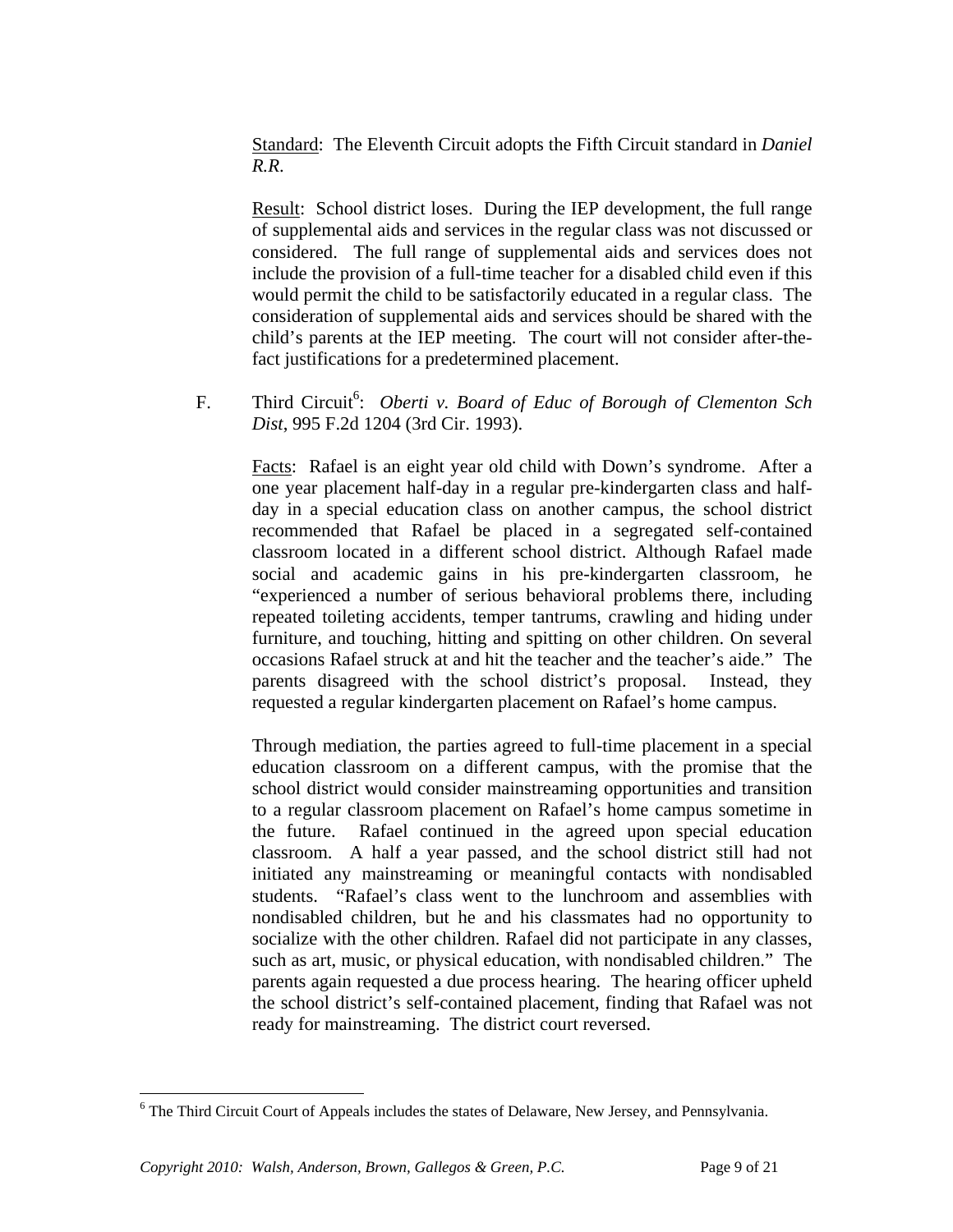Standard:Third Circuit adopts the Fifth Circuit's LRE standard, applying the following three factors:

- 1. Whether the school district has made reasonable efforts to accommodate the child in a regular classroom with supplementary aids and services;
- 2. A comparison of the educational benefits available in a regular class and the benefits provided in a special education class; and
- 3. The possible negative effects of inclusion on the other students in the class.

Results: The Court upheld the district court's determination that the school district violated the mainstreaming requirement of IDEA:

- 1. The school district's IEP was inadequate: student goal "to observe, model and socialize with nondisabled children;" and teacher goal "to facilitate Rafael's adjustment to the kindergarten classroom." There were "no provisions for supplementary aids and services in the kindergarten class aside from stating that there will be 'modification of regular class expectations' to reflect Rafael's disability."
- 2. The school district made only negligible efforts to include Rafael in a regular education classroom. Its failure to have a curriculum plan, a behavior management plan, and supports for school personnel resulted in his unsuccessful placement.
- G. Ninth Circuit<sup>7</sup>: Sacramento City Unified School District v. Holland, 14 F.3d 1398 ( $9^{th}$  Cir. 1994).

Facts:The parents of a moderately mentally retarded child (I.Q. of 44) sought full inclusion of their nine-year-old daughter in a regular  $2<sup>nd</sup>$  grade class. At the time of the request, she attended special education classes only, and the parents sought full-time regular education placement for her. The District rejected this request, but proposed that the student's schedule include regular education time for the non-academic subjects (art, music, lunch, and recess) and special education time for the academic subjects (reading, math, etc.). The parents requested a due process hearing, maintaining that placement in the regular education classroom constituted the least restrictive environment. During the pendency of the proceedings, the parents enrolled their child in a private school, where she was placed in a regular education classroom on a full-time basis where she was

1

<sup>&</sup>lt;sup>7</sup> The Ninth Circuit Court of Appeals includes the states of Alaska, Arizona, California, Hawaii, Idaho, Montana, Nevada, Oregon, and Washington, as well as Guam.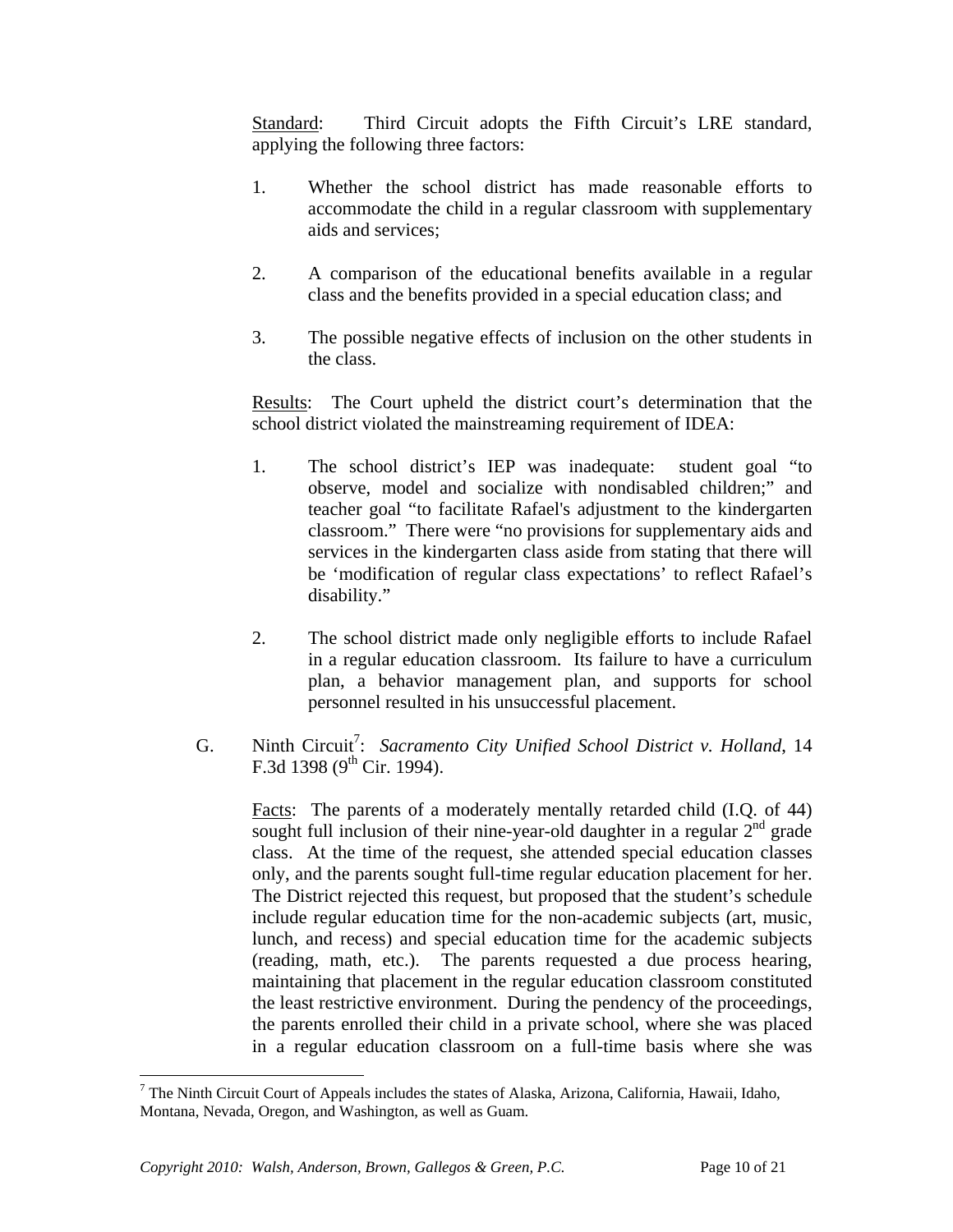successfully educated. The hearing officer ruled for the parents, and the district court affirmed.

Standard: The Ninth Circuit upheld the district court's own four-factor test, which employed elements from both the *Daniel R.R.* and *Roncker*, as follows:

- 1. The educational benefits available in a regular classroom, supplemented with appropriate aids and services, as compared with the educational benefits of a special education classroom;
- 2. The non-academic benefits of interaction with children who were not disabled.
- 3. The effect of the child's presence on the teacher and other children in the classroom, including whether:
	- a. There was a detriment because the child was disruptive, distracting, or unruly; and
	- b. The child would take up so much of the teacher's time that the other students would suffer from lack of attention.
- 4. The cost of mainstreaming Rachel in a regular classroom.

Results: The Ninth Circuit affirmed the district court's finding that the appropriate placement for Rachel was full-time placement in a regular classroom with some supplementary services. The district court put the most weight upon the testimony of Rachel's current teacher. The court concluded that testimony as to each factor weighed in favor of placing Rachel in a regular  $2<sup>nd</sup>$  grade classroom with a part-time teacher's aide.

The evidence as they related to each of the factors:

- 1. The IEP that mostly consisted of communication goals could be implemented in a regular classroom with some curriculum modification, or through supplementary aids and services.
- 2. Non-academic benefits in the regular classroom included development of social and communication skills as well as improved self-confidence.
- 3. Rachel's presence in the regular classroom was not disruptive nor did her presence interfere with the teacher's ability to teach the rest of the class. Rachel followed directions, was well-behaved and not a distraction in class. A part-time aide for Rachel was sufficient to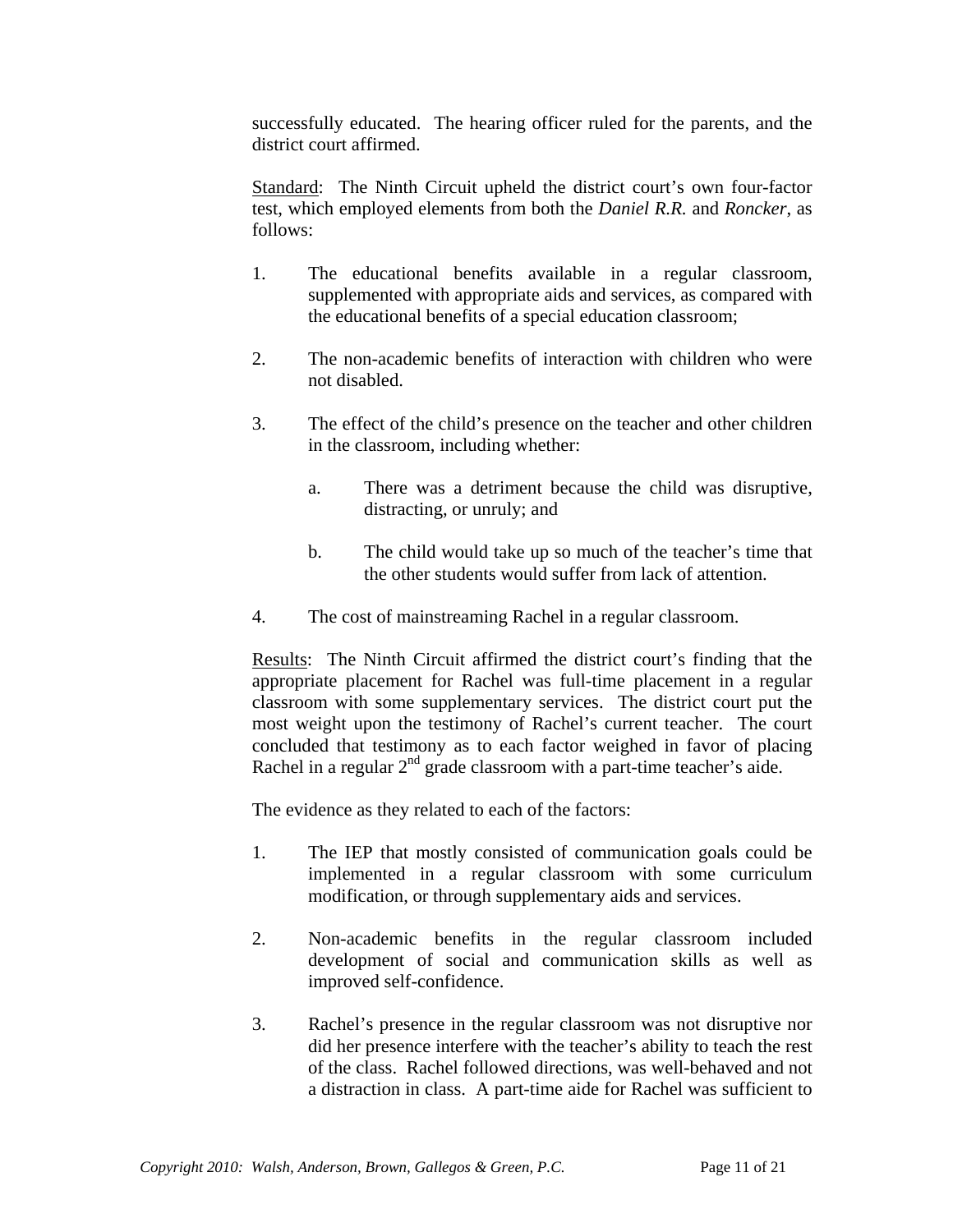ensure that Rachael did not interfere with the teacher's ability to teach the other children.

- 4. While cost is a factor, the district failed to prove that educating Rachel in the regular classroom with appropriate services would be significantly more expensive than educating her in the district's proposed setting.
- H. Seventh Circuit<sup>8</sup>: *Beth B. v. Van Clay*, 282 F.3d. 493 (7<sup>th</sup> Cir. 2002).

Facts: Beth is described as a thirteen-year old, severely mentally and physically challenged student with Rett Syndrome. "Beth is nonverbal; she uses an instrument called an eye gaze, a board with various pictures and symbols that she singles out with eye contact to communicate her wants and needs, as well as other communication devices that allow her to choose among symbols or to hear messages recorded by others. She relies on a wheelchair for mobility. She, like nearly all Rett sufferers, has an extreme lack of control over body movement." Her cognitive ability is difficult to estimate.

The district served Beth in a regular classroom from ages seven to thirteen. "Since the first grade, Beth has worked with a one-on-one aide at all times and has used an individualized curriculum tied in subject matter, as much as possible, to that of the other students in the class. Beth's curriculum is geared toward someone at a preschool level." At age thirteen, the district recommended placement in an Educational Life Skills (ELS) program. The parents did not agree to the recommended placement.

"The ELS program recommended by the district would be located in a public school building [other than Beth's home campus] and would serve students between the ages of six and twenty one with mild, moderate, or severe handicaps. Generally, six to eight students comprise one ELS classroom, and the student-teacher ratio is one-to-one. ELS students in the program are mainstreamed into regular education classrooms during music, library, art, computer, and certain social studies and science classes, and join other students at the school during lunch, recess, assemblies, and field trips. Additionally, reverse mainstreaming is employed; that is regular education students come into the ELS classroom to allow for interaction between ELS and non-ELS students."

Standard: "Each student's educational situation is unique. We find it unnecessary at this point in time to adopt a formal test for district courts uniformly to apply when deciding LRE cases. The Act itself provides enough of a framework for our discussions."

<sup>&</sup>lt;sup>8</sup> The Seventh Circuit Court of Appeals includes the states of Illinois, Indiana, and Wisconsin.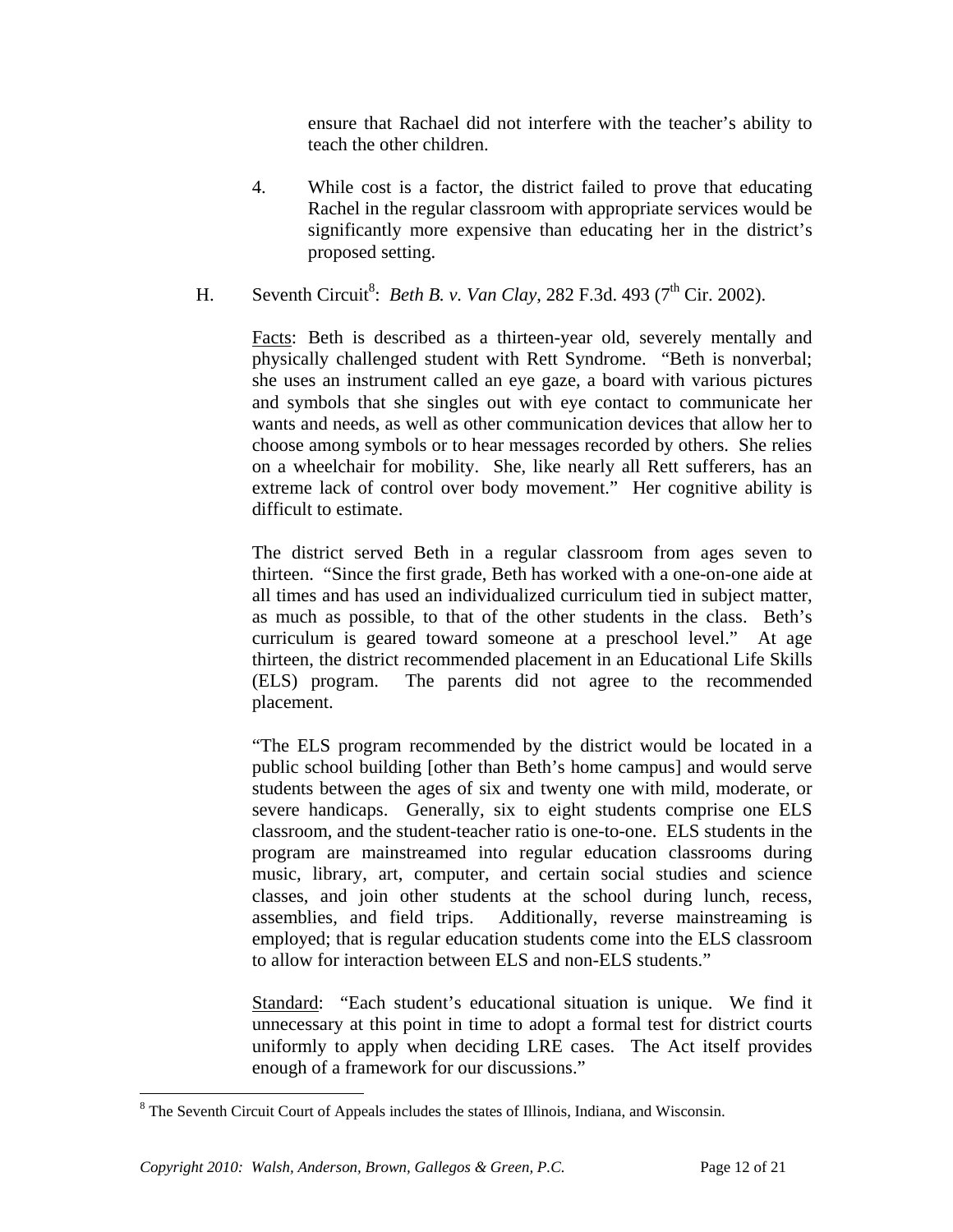Result: District's proposed placement upheld.

#### Key Quotes:

"So long as the regular classroom confers 'some educational benefit' to Beth, [the parents] argue, the school district cannot remove her from that setting. This language is misplaced."

"We agree with the school district's decision that a modicum of developmental achievement does not constitute a satisfactory education."

"Although we respect the input Beth's parents have given regarding her placement and their continued participation in IEP decision making, educators 'have the power to provide handicapped children with an education they consider more appropriate than that proposed by the parents.' *Lachman v. Illinois SBOE*, 852 F.2d 290 (7<sup>th</sup> Cir. 1988)."

### *Bd. of Educ. of Township High Sch. No. 211 v. Ross, 486 F.3d 267 (7<sup>th</sup> Cir.* 2007).

In this case the Seventh Circuit upheld the decision of the hearing officer and district court in favor of the school district.

Key Quote: "We declined to adopt any sort of multi-factor test for assessing whether a child may remain in a regular school. See *Beth B. v. Van Clay*, 282 F.3d 493, 499 (7th Cir.2002). We did hold, however, that it is not enough to show that a student is obtaining some benefit, no matter how minimal, at the mainstream school in order to prove that the District's removal of Lindsey violated the "least restrictive environment" requirement. Instead, giving due deference to the administrative findings and the conclusions of the district court, we ask whether the education in the conventional school was satisfactory and, if not, whether reasonable measures would have made it so. If the mainstream environment was satisfactory, the District violated the statute by removing Lindsey. *Id*. at 499. If it was not and could not reasonably be made so, the District satisfied the statute if its recommended placement kept Lindsey with her nondisabled peers to the maximum appropriate extent. *Id*."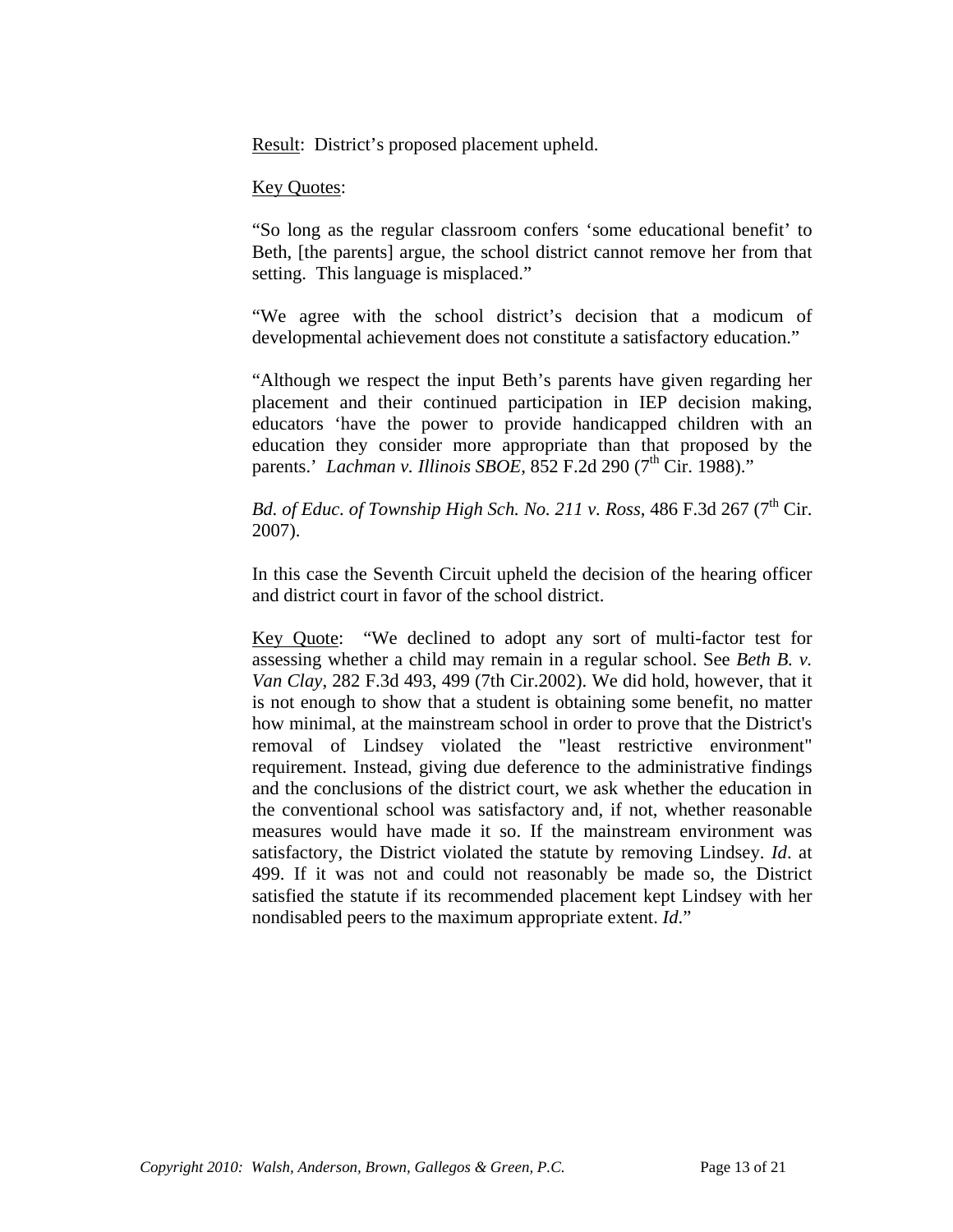I. The Tenth Circuit<sup>9</sup> and Least Restrictive Environment: *L.B. and J.B. ex rel. K.B. v. Nebo Sch. Dist.,* 379 F.3d 966 (10<sup>th</sup> Cir. 2004).

Summary of Facts: The parents of K.B., a child with autism, enrolled her in a private mainstream preschool and requested that the district pay for a "supplementary" aide and 35-40 hours per week of primarily home-based ABA services. The district refused, instead offering to provide K.B. with a program in its "hybrid" special education/regular education preschool (Park View), as well as SLP, OT and 8-15 hours per week of ABA programming.

The parents filed a request for due process seeking reimbursement for the cost of K.B.'s intensive ABA program as a "supplementary service" and the cost of her "supplementary" aide. K.B.'s ABA program costs included:

(1) forty hours per week of ABA services; (2) seven and one-half hours per week of preparation time for ABA therapists to plan for individual sessions; (3) two and one-half hours per week for a team meeting with K.B.'s five ABA therapists; (4) one day per month for an ABA consultant to train the five therapists; (5) materials for ABA program; (6) one hour of speech therapy per week; and (7) occupational therapy as needed.

The hearing officer and the district court found for the school district, concluding that it had offered K.B. a FAPE.

Holding of the Court: The Tenth Circuit reversed the lower court's decision, holding that the district had violated the IDEA by denying K.B. an education in the LRE.

In addressing the LRE issue, the Tenth Circuit adopted the two-part test set forth by the Fifth Circuit in *Daniel R.R. v. Bd. of Educ*., 874 F.2d 1036  $(5<sup>th</sup>$  Cir. 1989), which asks: (1) whether education in a regular classroom, with the use of supplemental aids and services, can be achieved satisfactorily; and (2) if not, whether the school district has mainstreamed the child to the maximum extent appropriate.

The Tenth Circuit also adopted the Fifth Circuit's "non-exhaustive" list of factors to consider when answering the first prong of this test, which includes: (1) steps the school district has taken to accommodate the child in the regular classroom, including the consideration of a continuum of placement and support services; (2) comparison of the academic benefits the child will receive in the regular classroom with those she will receive in the special education classroom; (3) the child's overall educational

<sup>&</sup>lt;sup>9</sup> The Tenth Circuit Court of Appeals includes the states of Colorado, Kansas, New Mexico, Oklahoma, Utah, and Wyoming.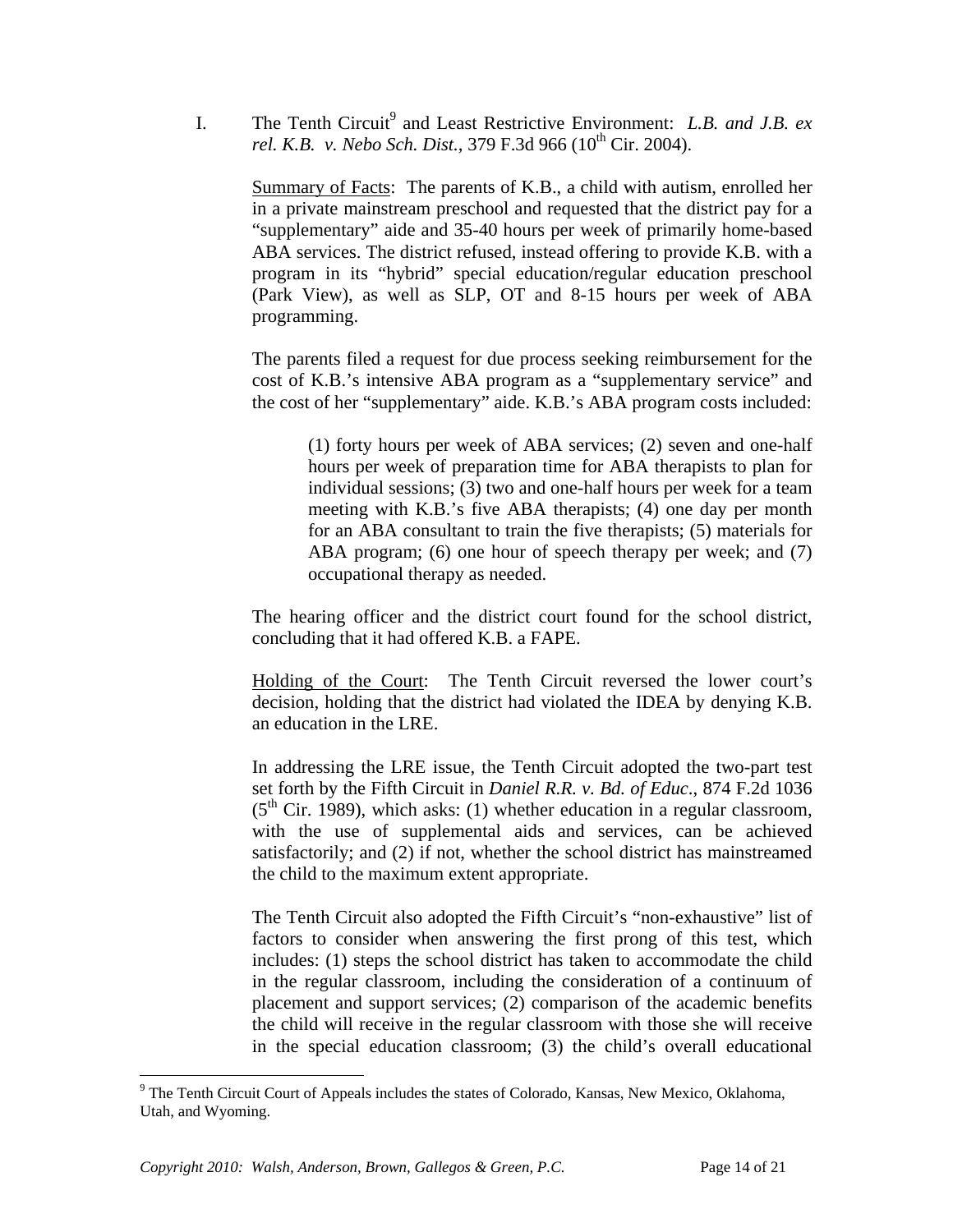experience in regular education, including non-academic benefits; and (4) the effect on the regular classroom of the disabled child's presence in that classroom.

The case turned on the first prong of the *Daniel R.R.* test. In treating this case as a placement rather than a methodology dispute, the Tenth Circuit avoided addressing whether or not the district's proposal offered K.B. a FAPE, and instead focused its analysis on a comparison of the two methodologies to determine which one was superior from an LRE standpoint.

#### Key Quotes:

"... Park View was not K.B.'s least restrictive environment. Because this conclusion establishes a violation of the IDEA's substantive LRE provision, this court need not address whether Nebo provided K.B. with a FAPE....[T]he LRE requirement is a specific statutory mandate. It is not, as the district court in this case mistakenly believed, a question about educational methodology."

"A preponderance of the evidence shows that the academic benefits which K.B. derived from the mainstream classroom are greater than those she would have received in Park View's classroom. Despite the hearing officer's contrary conclusion, the evidence shows that K.B. was succeeding in the mainstream classroom with the assistance of her aide and intensive ABA program....On the other hand…Park View's students functioned at a considerably lower level than K.B. Thus, K.B. benefitted academically much more from her regular classroom than she would have from Park View's hybrid classroom. This factor strongly favors a conclusion that Park View was not the [LRE] for K.B."

"Likewise, the non-academic benefits of K.B.'s mainstream classroom outweigh the non-academic benefits she could have received at Park View. K.B.'s primary needs involved improving her social skills….[T]he mainstream classroom provided K.B. with appropriate role models, had a more balanced gender ratio, and was generally better suited to meet K.B.'s behavioral and social needs than was Park View's hybrid classroom."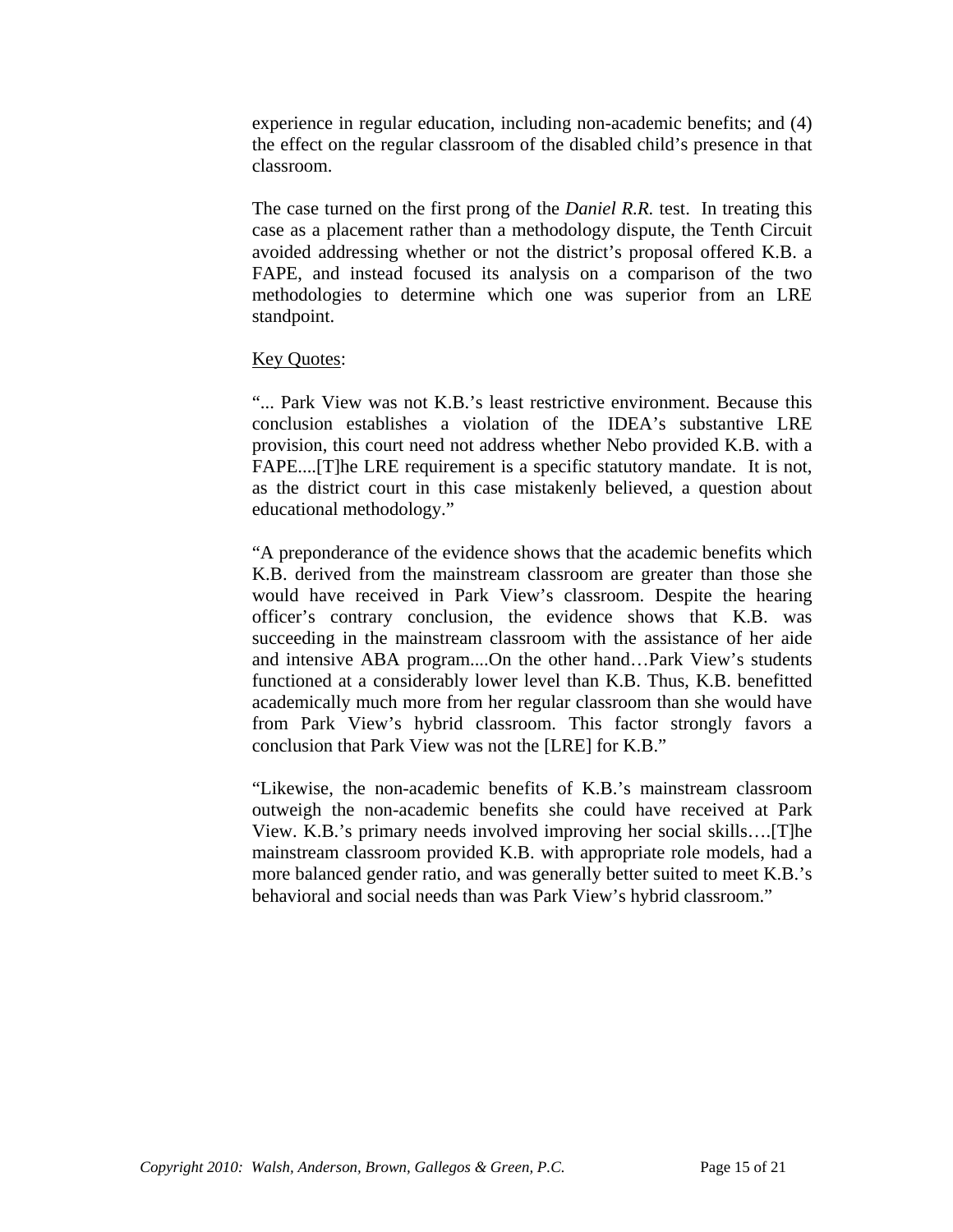#### **III. SUPPLEMENTARY AIDS AND SERVICES**

#### A. 34 C.F.R. § 300.42. Supplementary aids and services

"*Supplementary aids and services* means aids, services, and other supports that are provided in regular education classes, other education-related settings, and in extracurricular and nonacademic settings, to enable children with disabilities to be educated with nondisabled children to the maximum extent appropriate in accordance with §§ 300.114 through 300.116."

U.S. Department of Education discussion of 34 C.F.R. § 300.42: "As noted in the Analysis of Comments and Changes section for subpart B, we have clarified in  $\S$  300.107(a) that States must ensure that public agencies take steps to provide nonacademic and extracurricular services and activities, including providing supplementary aids and services determined appropriate and necessary by the child's IEP Team to afford children with disabilities an equal opportunity for participation in those services and activities. We have, therefore, revised the definition of supplementary aids and services in new § 300.42 (proposed § 300.41) to be consistent with this change. *Changes*: We have added language in new § 300.42 (proposed § 300.41) to clarify that supplementary aids and services can be provided in extracurricular and nonacademic settings to enable children with disabilities to be educated with nondisabled children to the maximum extent appropriate." 71 Fed. Reg. 46578 (August 14, 2006).

- B. 34 C.F.R. § 300.105 Assistive technology
	- "(a) Each public agency must ensure that assistive technology devices or assistive technology services, or both, as those terms are defined in §§ 300.5 and 300.6, respectively, are made available to a child with a disability if required as a part of the child's—
		- (1) Special education under § 300.36;
		- (2) Related services under § 300.34; or
		- (3) Supplementary aids and services under §§ 300.38 and  $300.114(a)(2)(ii)$ ."
	- "(b) On a case-by-case basis, the use of school-purchased assistive technology devices in a child's home or in other settings is required if the child's IEP Team determines that the child needs access to those devices in order to receive FAPE."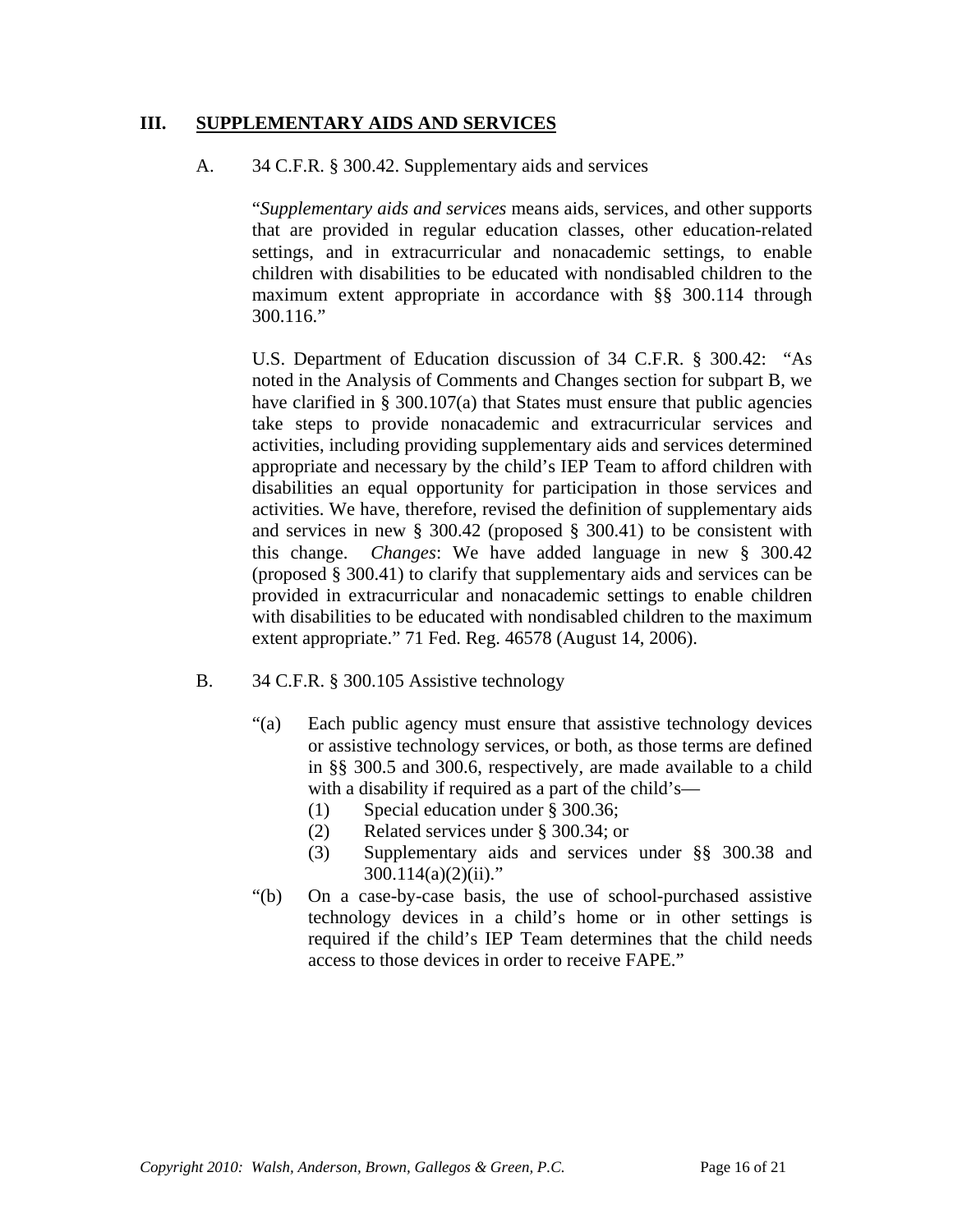C. 34 C.F.R. § 300.107 Nonacademic services

"The State must ensure the following:

- (a) Each public agency must take steps, including the provision of supplementary aids and services determined appropriate and necessary by the child's IEP Team, to provide nonacademic and extracurricular services and activities in the manner necessary to afford children with disabilities an equal opportunity for participation in those services and activities.
- (b) Nonacademic and extracurricular services and activities may include counseling services, athletics, transportation, health services, recreational activities, special interest groups or clubs sponsored by the public agency, referrals to agencies that provide assistance to individuals with disabilities, and employment of students, including both employment by the public agency and assistance in making outside employment available."
- D. 34 C.F.R. § 300.117 Nonacademic settings

"In providing or arranging for the provision of nonacademic and extracurricular services and activities, including meals, recess periods, and the services and activities set forth in § 300.107, each public agency must ensure that each child with a disability participates with nondisabled children in the extracurricular services and activities to the maximum extent appropriate to the needs of that child. The public agency must ensure that each child with a disability has the supplementary aids and services determined by the child's IEP Team to be appropriate and necessary for the child to participate in nonacademic settings."

# **IV. LOCATION**

- A. Regulations governing location
	- 1. "In determining the educational placement of a child with a disability, including a preschool child with a disability, each public agency must ensure that … the child's placement … is as close as possible to the child's home."  $34$  C.F.R.  $\S 300.116(b)(3)$ .
	- 2. "In determining the educational placement of a child with a disability, including a preschool child with a disability, each public agency must ensure that … unless the IEP of a child with a disability requires some other arrangement, the child is educated in the school that he or she would attend if nondisabled." 34 C.F.R. ' 300.116(c).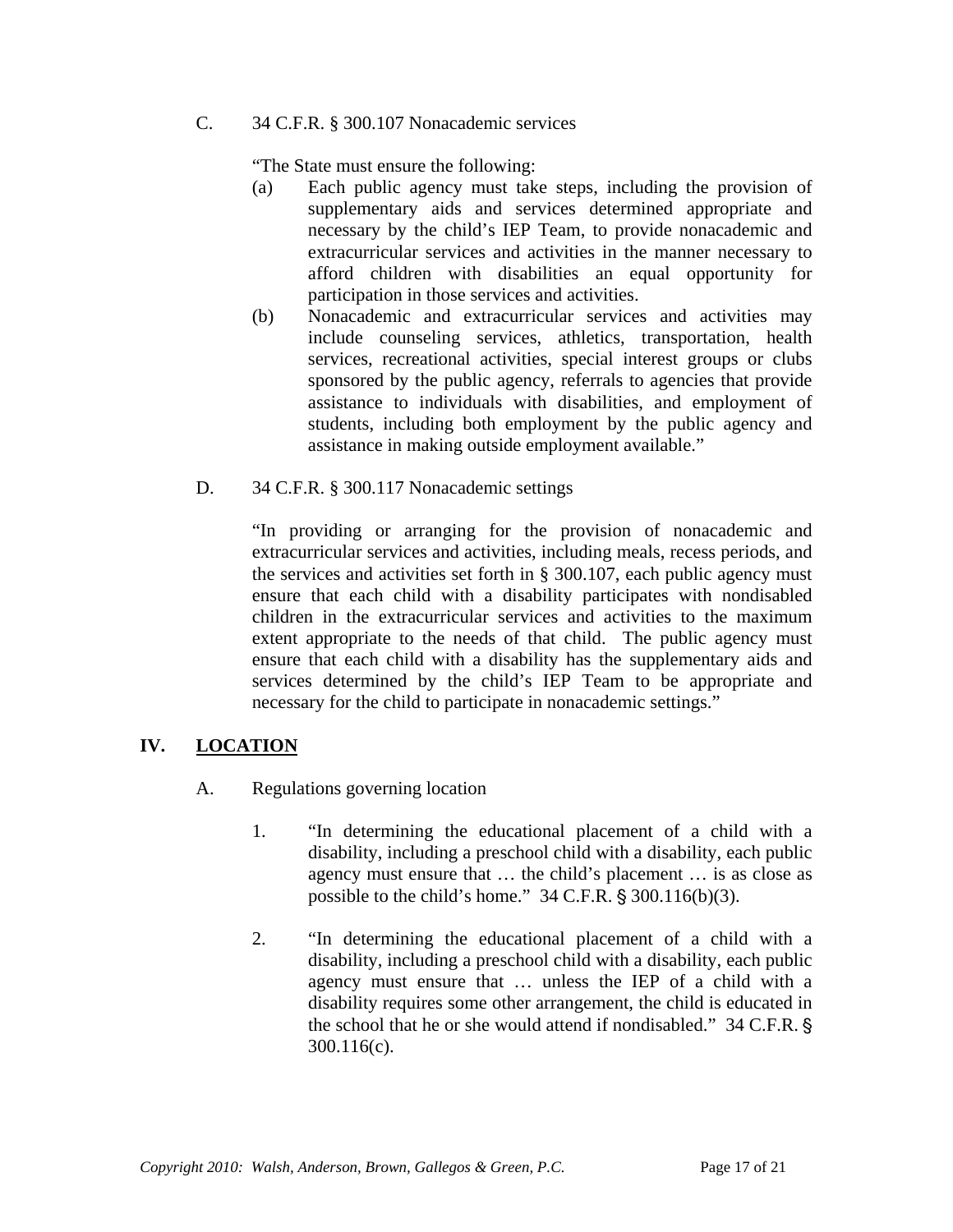- 3. "As used in this part, the term individualized education program or IEP means a written statement for each child with a disability that is developed, reviewed, and revised in a meeting in accordance with §§ 300.320 through 300.324, and that must include ... [t]he projected date for the beginning of the services and modifications described in paragraph (a)(4) of this section, and the anticipated frequency, location, and duration of those services and modifications."  $34$  C.F.R. §  $300.320(a)(7)$ .
- B. The Tenth Circuit and Neighborhood School: *Murray v. Montrose County*, 51 F.3d 921 (10<sup>th</sup> Cir. 1995).

Summary of Facts: Tyler is a twelve year old student with cerebral palsy. He suffers from multiple disabilities including cognitive, physical, and speech impairments. He lives approximately five blocks from his neighborhood school. His neighborhood school has a special education program for mildly to moderately disabled students. An elementary school campus 10 miles away has a special education program for severely and profoundly disabled students. During kindergarten and first grade, Tyler was educated on his home campus through a combination of regular education and resource room services with speech therapy, occupational and physical therapy. During this time period, his level of special education services progressively increased, and school personnel began to express concern regarding their ability to meet Tyler's needs at his neighborhood school. Ultimately, it was recommended that Tyler would be placed at the elementary school campus with services for severely and profoundly disabled students. The parents challenged this decision.

Holding: The Tenth Circuit upheld the district's recommendation that Tyler be placed at a school other than his neighborhood school. The Court refused to apply an LRE analysis. Instead, the Court concluded that the regulations contain a mere preference rather than presumption in favor of neighborhood school.

#### Key Quotes:

"The Supreme Court has not addressed how courts evaluate whether the LRE requirement of section  $1412(5)(B)$  has been met. Three standards have emerged from the circuit courts. *See generally* Dixie Snow Huefner, *The Mainstreaming Cases: Tensions and Trends for School Administrators,* 30 Educ.Admin.Q. 27 (1994); Ralph E. Julnes, *The New Holland and Other Tests for Resolving LRE Disputes,* 91 Educ.L.Rep. 789 (1994). While the Murrays urge us to adopt one of these standards, as we discuss further *infra,* we need not do so to resolve this case."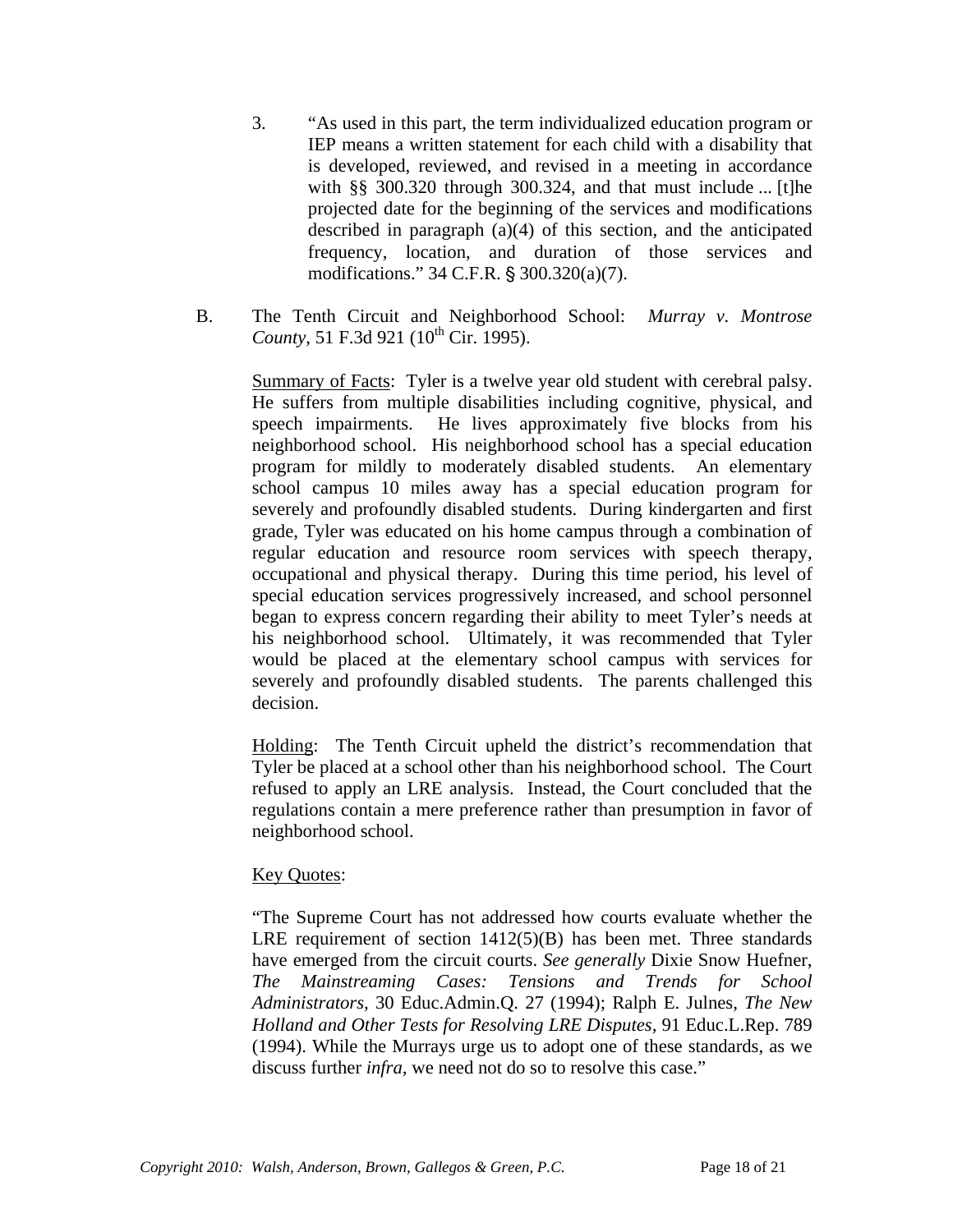"The Murrays argue that the LRE mandate includes a presumption that the LRE is in the neighborhood school, with supplementary aids and services. They rely upon the 'plain meaning' of the statute; the 1973-1975 legislative history of the IDEA; the wording of two regulations implementing the IDEA; and the 1982-1983 legislative history of the IDEA. We reject these arguments."

"The statute clearly addresses the removal of disabled children from classes or schools with nondisabled children. It simply says nothing, expressly or by implication, about removal of disabled children from neighborhood schools. In other words, while it clearly commands schools to include or mainstream disabled children as much as possible, it says nothing about where, within a school district, that inclusion shall take place."

"A natural and logical reading of these two regulations [34 C.F.R.  $300.552(a)(3)$  and 34 C.F.R.  $3001.552(c)$  is that a disabled child should be educated in the school he or she would attend if not disabled (i.e., the neighborhood school), *unless* the child's IEP requires placement elsewhere. If the IEP requires placement elsewhere, then, in deciding where the appropriate placement is, geographical proximity to home is relevant, and the child should be placed as close to home as possible… There is at most a preference for education in the neighborhood school. To the extent the Third Circuit has expressly held in *Oberti* that the IDEA encompasses a presumption of neighborhood schooling, we disagree. *See Oberti,* 995 F.2d at 1224 n. 31."

"With respect to legislative statements surrounding the enactment of the IDEA, they all present the same problem for the Murrays as the statute: they simply do not clearly indicate that Congress, in discussing mainstreaming or inclusion and the concept of the LRE for each disabled child, meant anything more than avoiding as much as possible the segregation of disabled children from nondisabled children. They in no way express a presumption that the LRE is always or even usually in the neighborhood school."

C. The Fifth Circuit and Neighborhood School: *White v. Ascension Parish School Board*, 343 F.3d 373 (5<sup>th</sup> Cir. 2003)

Summary of Facts: Dylan was a hearing impaired second grader, about to move up to third grade. He had been attending a school which was about five miles further away than his neighborhood school. This is because the school district had decided to centralize services for hearing impaired students. Dylan had the services of a "transliterator" but he was the only elementary aged student who needed this person. Thus, it would have been just as easy for the school to send Dylan and his transliterator to his neighborhood school as it was to send them to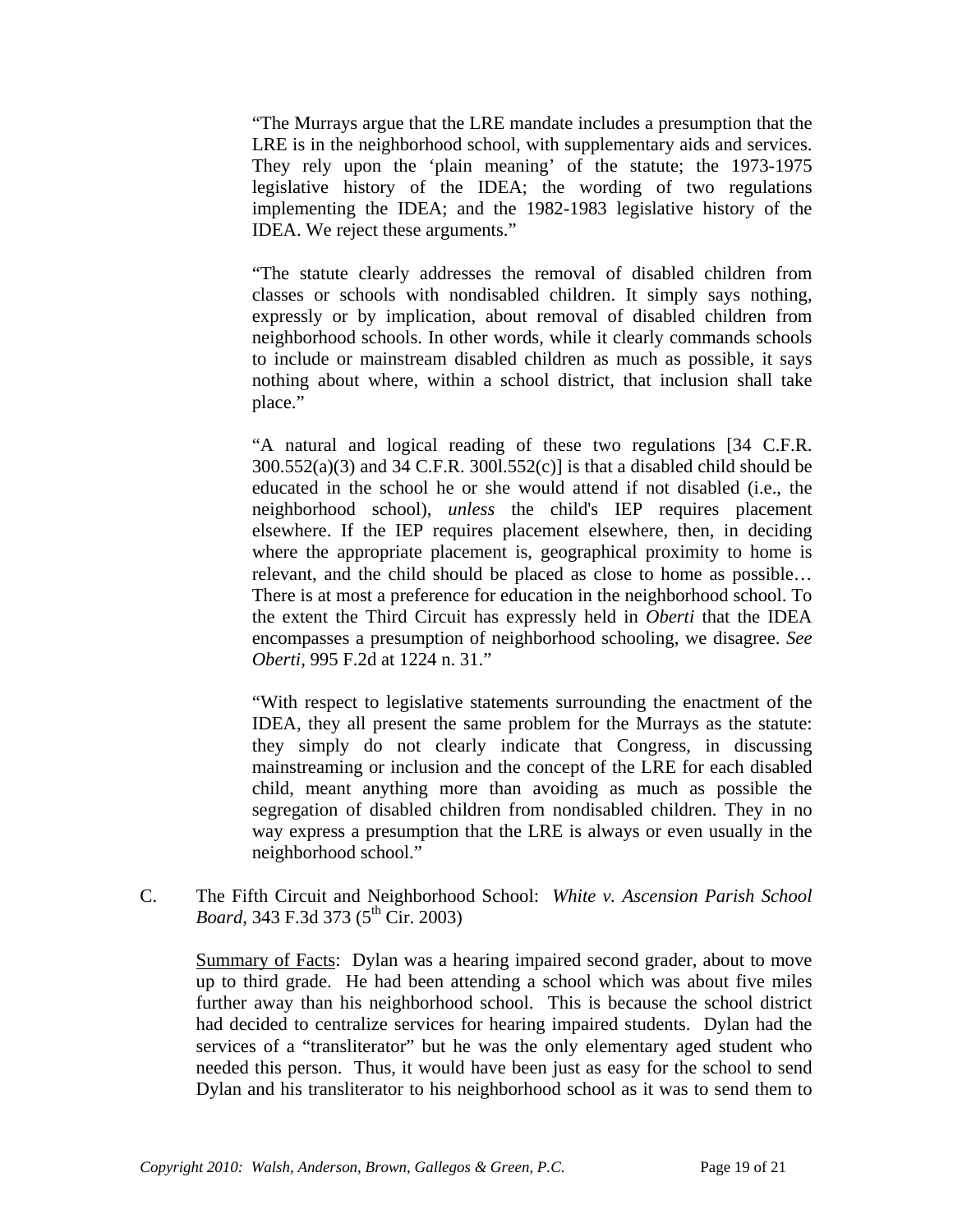the centralized location. Everyone agreed that Dylan was doing well in school. The parents' request for the move to the neighborhood school was primarily based on their desire for him to have the social benefit of going to school with the kids in the neighborhood. Lengthy IEP meetings were held on this issue, but consensus was not achieved, and the parents ultimately requested a due process hearing.

The school district had prevailed at the due process level and at the due process appeal. (Louisiana is a two-tier state.) The parents took the matter to federal court, and at the district court level, the parents won. The school district appealed to the Fifth Circuit.

Holding: Fifth Circuit upheld decisions below in favor of the school district.

#### Key Quotes:

"These statutory provisions do not, however, explicitly require parental participation in site selection. 'Educational placement,' as used in the IDEA*,*  means educational program–not the particular institution where that program is implemented."

"Thus, contrary to the Whites' position, that parents must be involved in determining 'educational placement' does not necessarily mean they must be involved in site selection. Moreover, that the parents are part of the IEP team and that the IEP must include location is not dispositive. The provision that requires the IEP to specify the location is primarily administrative; it requires the IEP to include such technical details as the projected date for the beginning of services, their anticipated frequency, and their duration."

"The Whites note that 'placement' in [the regulations] appears to have a broader meaning than just educational program...and to relate in some way to location....Ascension responds that 'placement' does not mean a particular school, but means a setting (such as regular classes, special education classes, special schools, home-instruction, or hospital or institution-based instruction). It cites 34 CFR [300.115], which describes "placement" options as such. This is the better view."

"34 CFR [300.116(b)] only requires that the student be educated as close *as possible* to the child's home. 34 CFR [300.116(c)] specifies that the child is educated in the school he would attend if not disabled *unless the IEP requires some other arrangement.* Here, it was not possible for Dylan to be placed in his neighborhood school because the services he required are provided only at the centralized location, and his IEP thus requires another arrangement."

"Of course, as the Whites point out, neighborhood placement is not possible and the IEP requires another arrangement only because Ascension has elected to